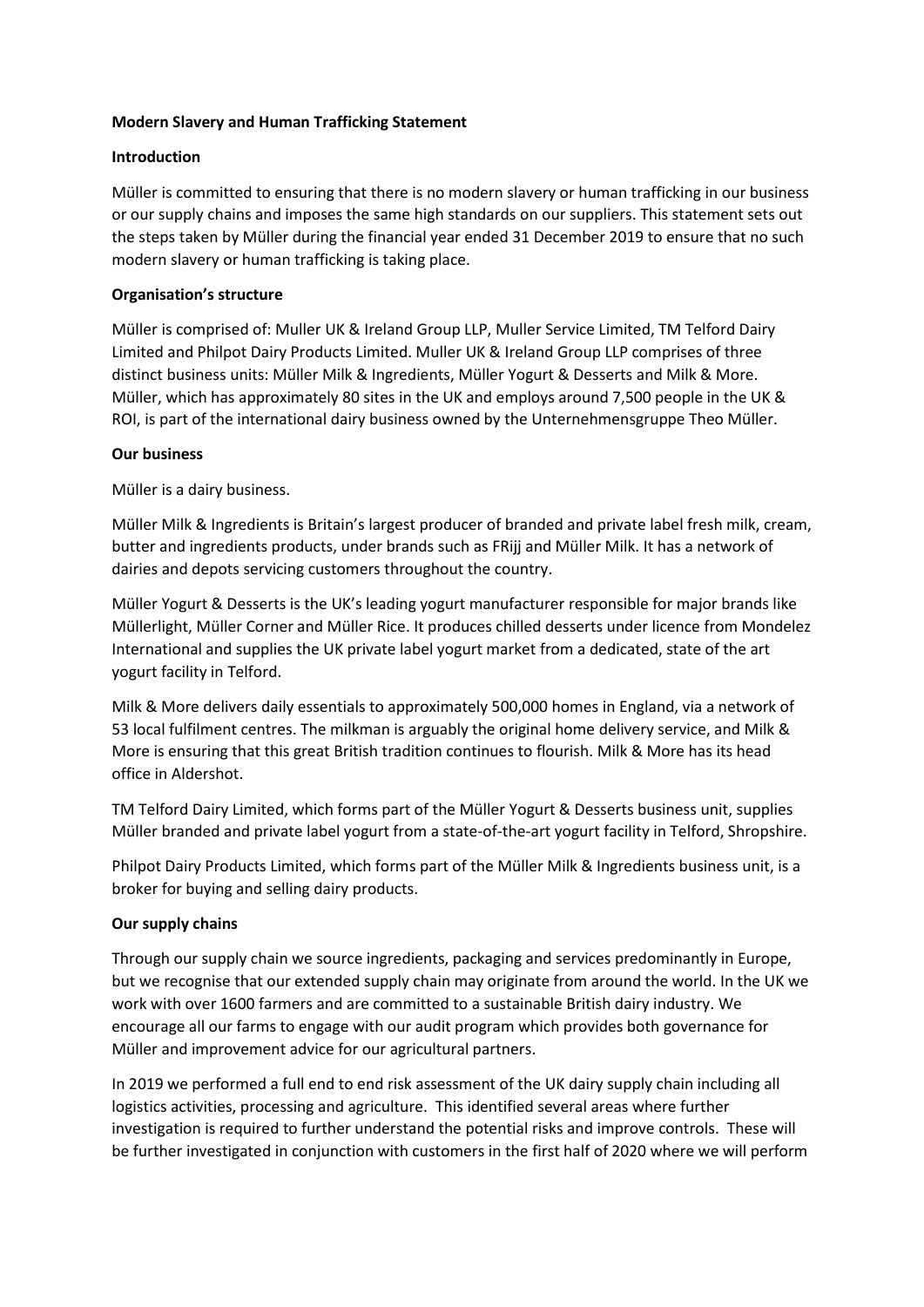direct assessments with several hundred farms to understand the potential risks and if controls are effective and in place.

## **Muller UK&I Sustainability Plan**

Throughout 2019 the business has worked with internal and external stakeholders to develop a sustainability strategy, including commitments to addressing modern slavery and ethical trade. In early 2020 the plan will be subject to review by a selection of retail experts and launched in the first half of 2020.

## **Employee Training**

In 2019 Müller launched a digital Learning Management System (LMS) across the business. The system has the ability to offer mandatory and optional training courses across the business, including legal, operational, financial and ethical training .

In 2020 an update will be made to the employee induction program for all employees on the LMS to include ethical trade and the ETI base code, as well as wider environmental and sustainability aspects.

# **Our policies**

We are committed to ensuring that there is no modern slavery or human trafficking in any part of our business or in our supply chains and this is reflected in our policies. Our policies are unpinned by our six core values which give us a clear sense of purpose and direction:

- Win the will to win;
- Together stronger together;
- Better striving to improve;
- We do as we say delivering our promises;
- Dynamic passion to accomplish;
- Pride leading with pride.

## **Whistleblowing Policy**

We encourage all our colleagues, workers, customers and other business partners to report any concerns related to the activities of our business or supply chain. This includes any circumstances that may give rise to a risk of modern slavery or human trafficking. Our whistleblowing procedure is designed to make it easy for disclosures to be made, without fear of retaliation. Employees, customers or others can use our confidential integrity helpline to report their concerns.

## **Anti-Bribery and Corruption Policy**

We condemn any form of bribery or corruption. Engaging in corrupt behaviour is not compatible with how we conduct business and it is against our global business compliance policy. This policy defines the framework and provides guidance on how to act accordingly. It is binding for all entities and employees within the Müller group.

## **Supplier Code of Practice**

This Code incorporates the Müller Supplier Codex which defines the minimum standards that we require of our suppliers, co-packers, licence holders, their employees and their subsidiaries to unconditionally respect and adhere to. In particular, they must respect human rights, provide their employees with safe and healthy working conditions, ensure that they comply with all applicable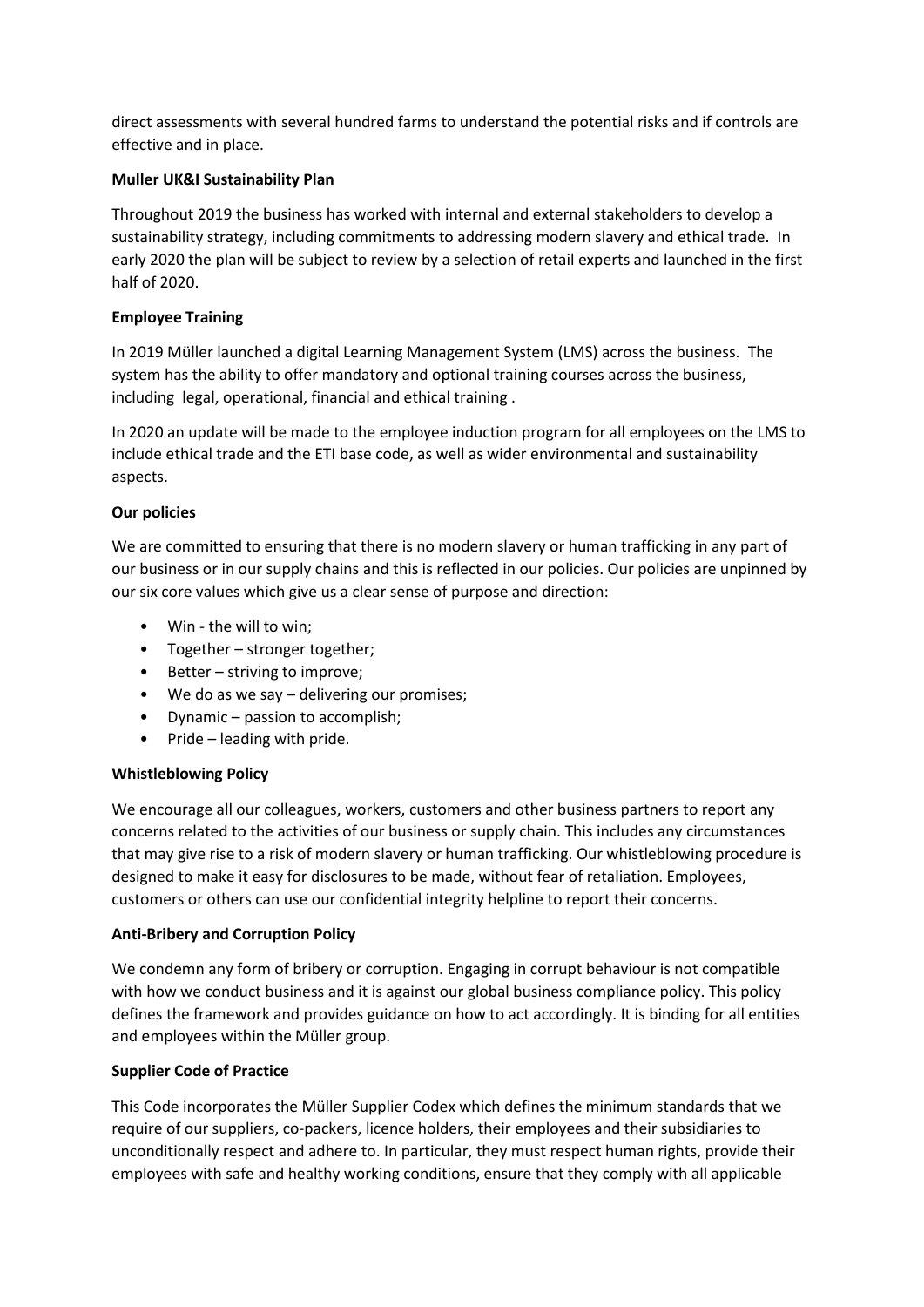laws regarding wages and working hours and under no circumstances use or in any other way benefit from forced or compulsory labour or child labour.

## **Anti-Slavery and Human Trafficking Policy**

We are committed to acting ethically and with integrity in all our business relationships and to implementing and enforcing effective systems and controls to ensure modern slavery and human trafficking is not taking place anywhere in our own business or in any of our supply chains. Our policy applies to all persons working for us or on our behalf in any capacity, including employees at all levels, directors, officers, agency workers, contractors, external consultants, third-party representatives and business partners.

# **Due diligence processes for slavery and human trafficking**

As part of our initiatives to identify and mitigate risk as a business:

- We launched the Müller Anti-Slavery and Human Trafficking Policy in December 2017. This was communicated and cascaded to all employees across the Müller business, and is accessible to all employees via our intranet. The policy sets out our commitment to ensuring that modern slavery and human trafficking is not taking place anywhere in our own business or supply chains and sets out our expectation of the same high standards from all our contractors, suppliers and other business partners.
- We regularly benchmark against the Ethical Trading Initiative (ETI) base code to ensure that we are acting in accordance with an internationally recognised code of practice.
- 100% of our dairies are members of SEDEX and complete the ethical risk assessment on the system. We use this platform to share our ethical practices with our suppliers and customers.
- Each year several of our sites are subject to third party ethical audit in line with the SMETA process, and the results published on the SEDEX system.
- Our Standard Terms and Conditions for the Purchase of Goods and/or Services require our suppliers to comply with all applicable laws and regulations including, without limitation, those relating to anti-slavery and human trafficking including the Modern Slavery Act 2015 and those relating to anti-bribery and anti-corruption including the Bribery Act 2010, and our relevant policies.
- All our direct suppliers of ingredients and packaging are required to sign up to our Supplier Code of Practice. To ensure suppliers are compliant with this Code, the quality team complete regular supplier audits at supplier/production sites. If the supplier/production sites do not hold certification (e.g. SMETA or similar), the quality team require evidence of the measures taken to ensure compliance with our Code and relevant legal requirements.
- We validate the identity of all our permanent employees and ensure that they have the legal right to work in the UK.
- We audit our agency labour providers twice a year against the ETI base code to ensure ethical standards. We also complete occasional spot checks on our temporary labour agencies. We ensure that any non-conformances or concerns are followed up in a timely manner.